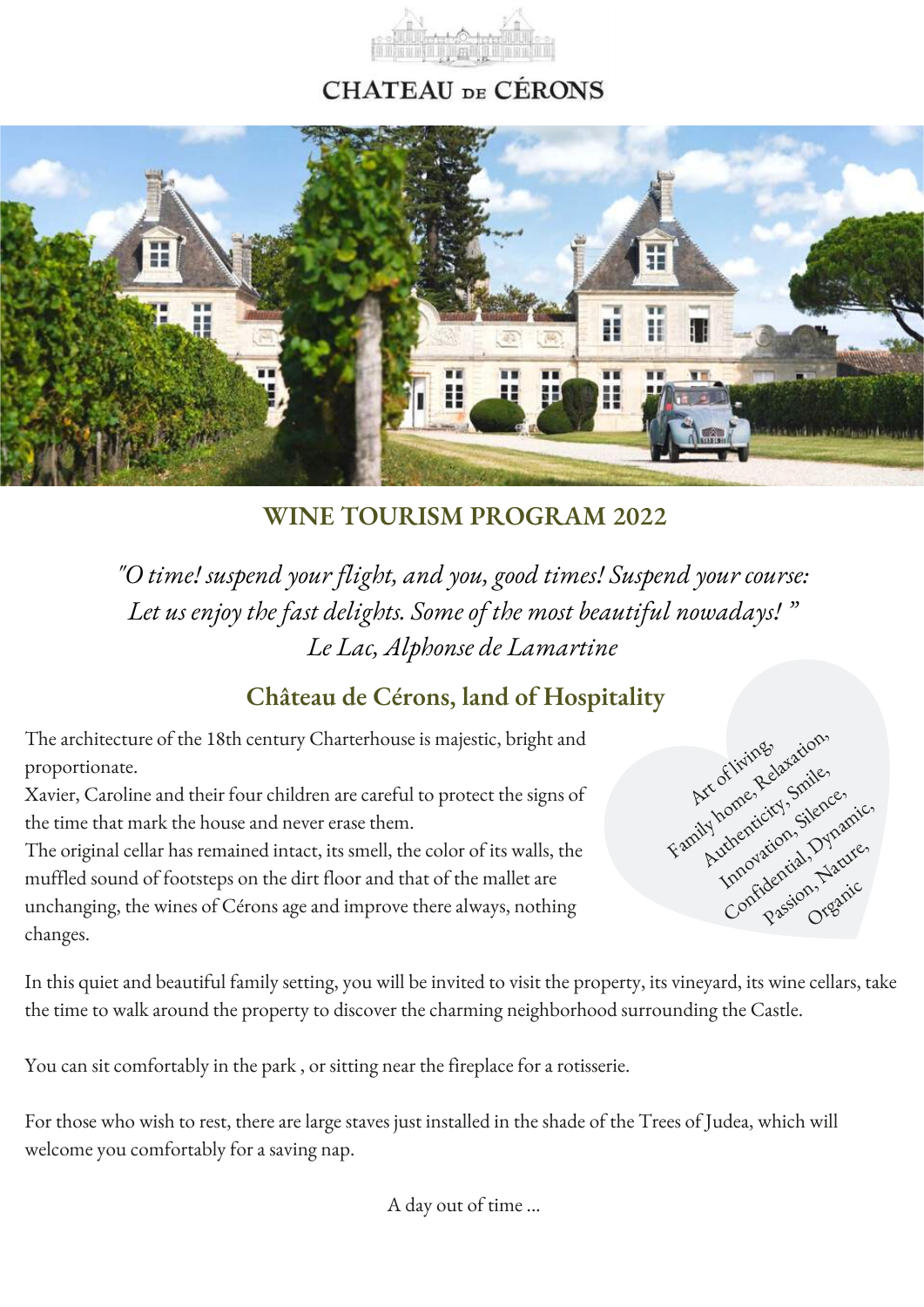#### **NEWS 2022**

- The Château de Cérons is in organic conversion.
- The picnics are declined in four colors: red, white, gold and orange with the arrival of Coucher de Soleil, our orange wine, which will be offered for tasting.
- A nap corner is proposed with headphones, for a moment of relaxation.
- A walk in the old village of Cérons is elaborated between the vineyards and the Garonne.

# VISIT US ...

## **"DISCOVERY" TOUR**



Guided discovery tour around the theme of 17th century wine-growing architecture, its different grape varieties, its old barrel cellar and the new technical installations.

> Château de Cérons Graves red Château de Cérons Graves dry white Château de Cérons sweet white wine Coucher de Soleil orange wine

> > Visit lasts 1h Booking requested Price : 11€ TTC per person

## **VISIT "AU FIL DU TEMPS"**

After tour in a property, a tasting of old vintages of our three wines will help you and better know and discover how wines from this special and rare appelation developped over time.

> 8 years 10 years 20 years

Visit lasts 1 hour Booking requested Price : 30€ TTC per person

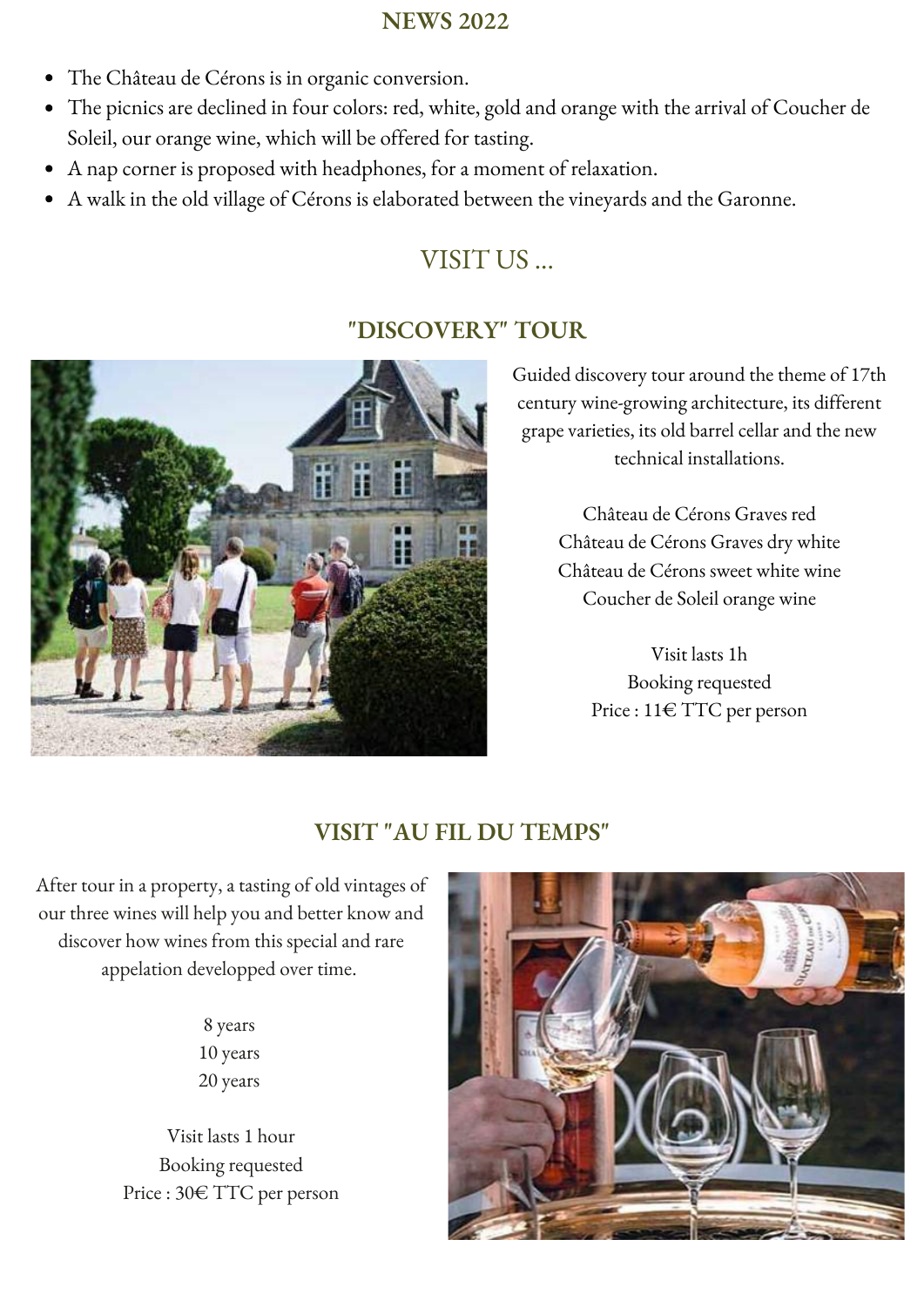# TAKE YOUR TIME ...

#### **FOUR COLORS PICNICS IN THE PARK**

Elaborated with organic and local products, the picnics are served in the shade of the Magnolias. Food and wine pairings are worked out for each color of wine.



**Red Picnic, Château de Cérons Graves Red** Black pigs of Bigorre, duck of Landes, seasonal fruits and vegetables, cheese from Bazas, sweets from the Cérons bakery.

**White Picnic, Château de Cérons Graves White** Fish of Arcachon and Pyrénées, seasonal fruits and vegetables, goast's cheese, sweets from the Cérons bakery.

**Gold Picnic, Château de Cérons, Céron**s Grenier Médocain, foie gras, seasonal fruits and vegetables, blue cheese, sweets from the Cérons bakery.

**Orange Picnic, Coucher de Soleil, Orange wine** Vegetarian, vegetables and cheese

Price: 49€ per person

Minimum 2 people per menu color. Menues can be adapted to special diets upon request.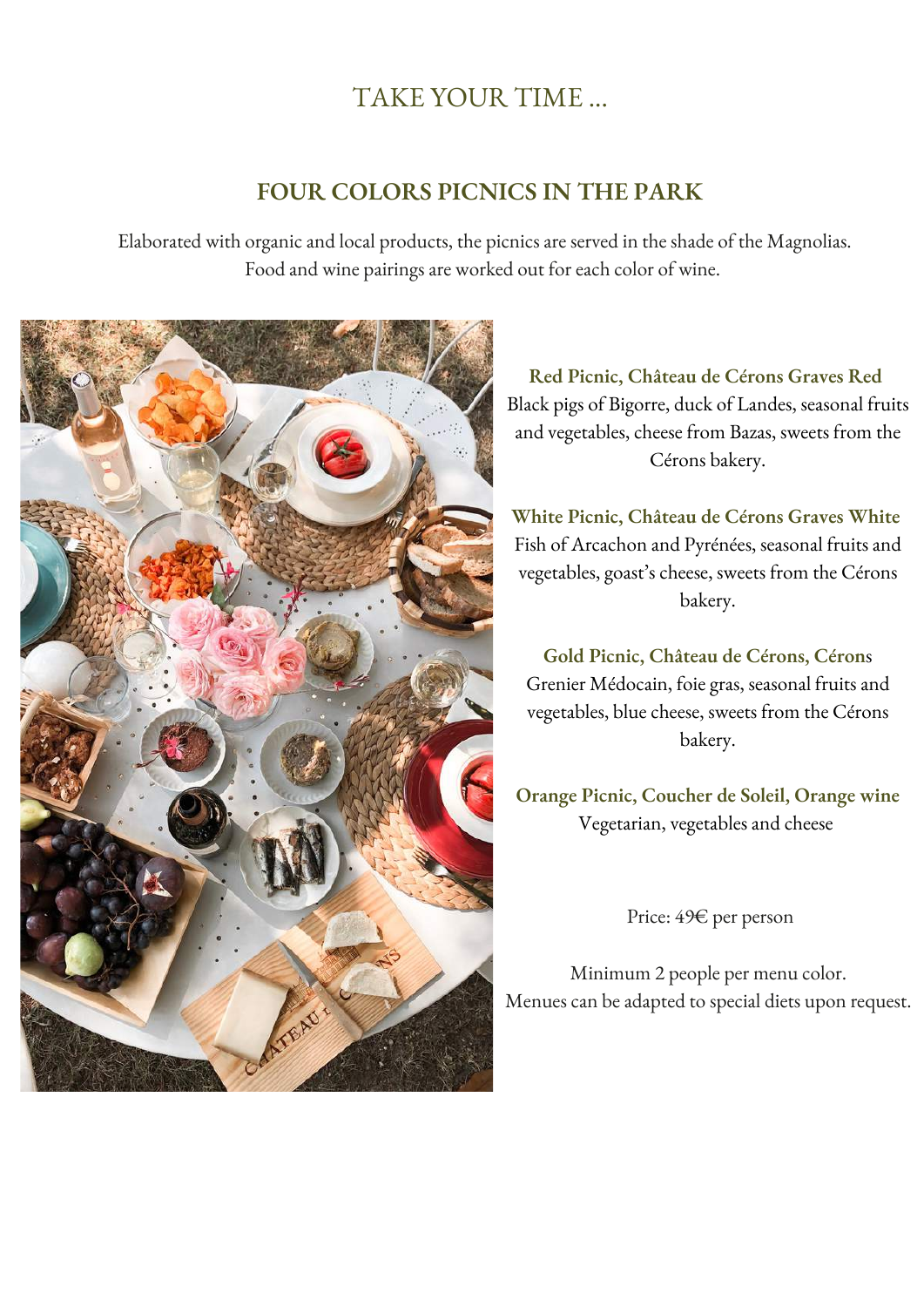### **RÔTISSERIE**

After visit and tasting, our chef welcomes you in the Château's traditional rôtisserie You will be sitting near the fireplace looking and smelling the wood pigeon, suckling pig and Landes chickens roasting silently.

> From 6 people to 30 people. Booking requested 8 days beforehand Price : 59€ TTC per person



#### **BETWEEN VINEYARDS AND GARONNE**



We have elaborated a ride between Land and Sea which takes small rural roads. On foot or by bicycle, discover the charming neighborhood surrounding the castle, the 12th century church, the washerwomen's laundries, the shad fishermen's "carrelets" along the Garonne, discover the leguminous or cereal seedlings that will enrich the soil for the coming vintage.

You will be guided by your little walker notebook. **Small walking circuit: 1.8km between 30 and 45min**

Price : 5€ TTC per person